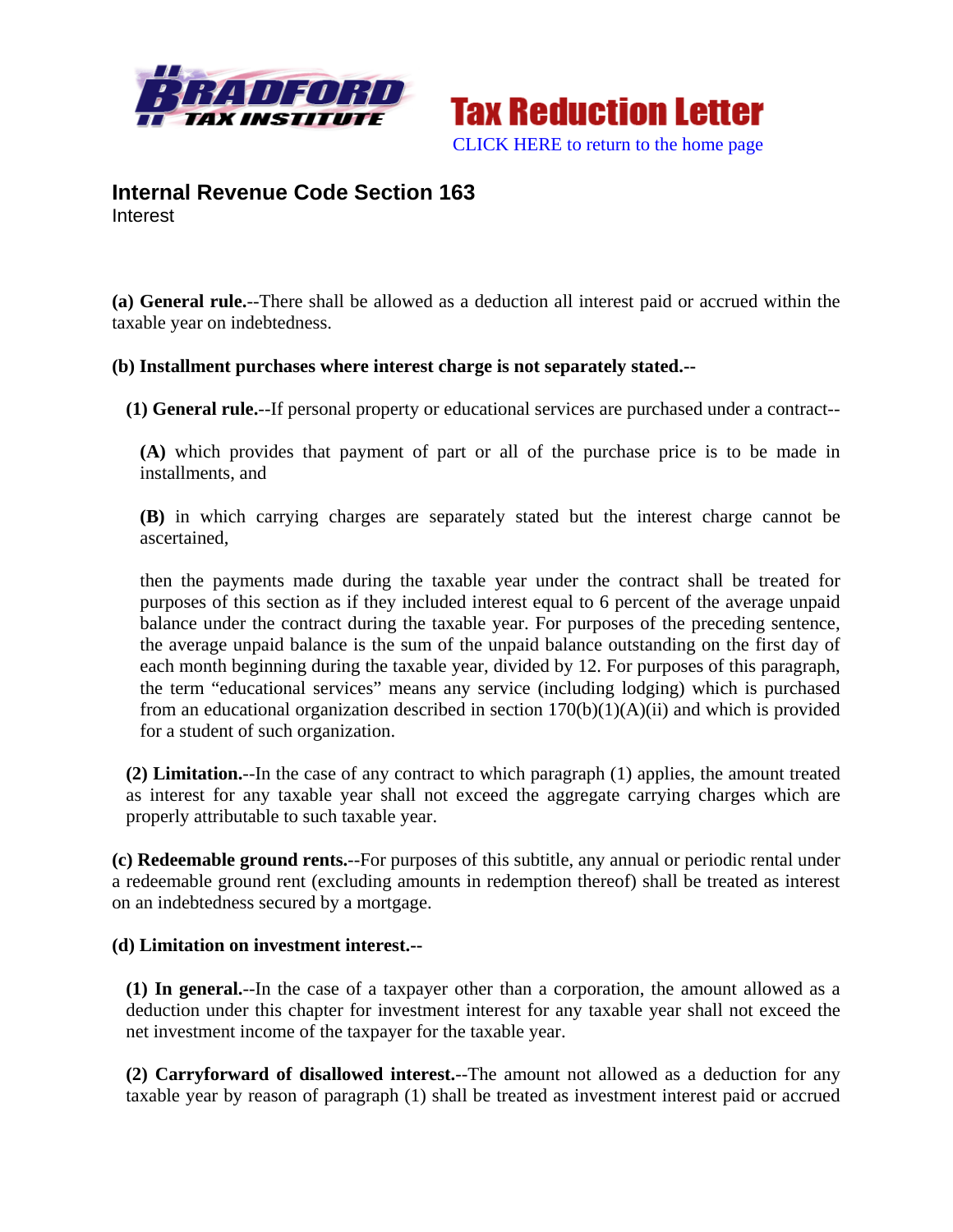by the taxpayer in the succeeding taxable year.

**(3) Investment interest.**--For purposes of this subsection--

**(A) In general.**--The term "investment interest" means any interest allowable as a deduction under this chapter (determined without regard to paragraph (1)) which is paid or accrued on indebtedness properly allocable to property held for investment.

**(B) Exceptions.**--The term "investment interest" shall not include--

**(i)** any qualified residence interest (as defined in subsection (h)(3)), or

**(ii)** any interest which is taken into account under section 469 in computing income or loss from a passive activity of the taxpayer.

**(C) Personal property used in short sale.**--For purposes of this paragraph, the term "interest" includes any amount allowable as a deduction in connection with personal property used in a short sale.

**(4) Net investment income.**--For purposes of this subsection--

**(A) In general.**--The term "net investment income" means the excess of--

**(i)** investment income, over

**(ii)** investment expenses.

**(B) Investment income.**--The term "investment income" means the sum of--

**(i)** gross income from property held for investment (other than any gain taken into account under clause (ii)(I)),

**(ii)** the excess (if any) of--

**(I)** the net gain attributable to the disposition of property held for investment, over

**(II)** the net capital gain determined by only taking into account gains and losses from dispositions of property held for investment, plus

**(iii)** so much of the net capital gain referred to in clause (ii)(II) (or, if lesser, the net gain referred to in clause (ii)(I)) as the taxpayer elects to take into account under this clause.

Such term shall include qualified dividend income (as defined in section  $1(h)(11)(B)$ ) only to the extent the taxpayer elects to treat such income as investment income for purposes of this subsection.

**(C) Investment expenses.**--The term "investment expenses" means the deductions allowed under this chapter (other than for interest) which are directly connected with the production of investment income.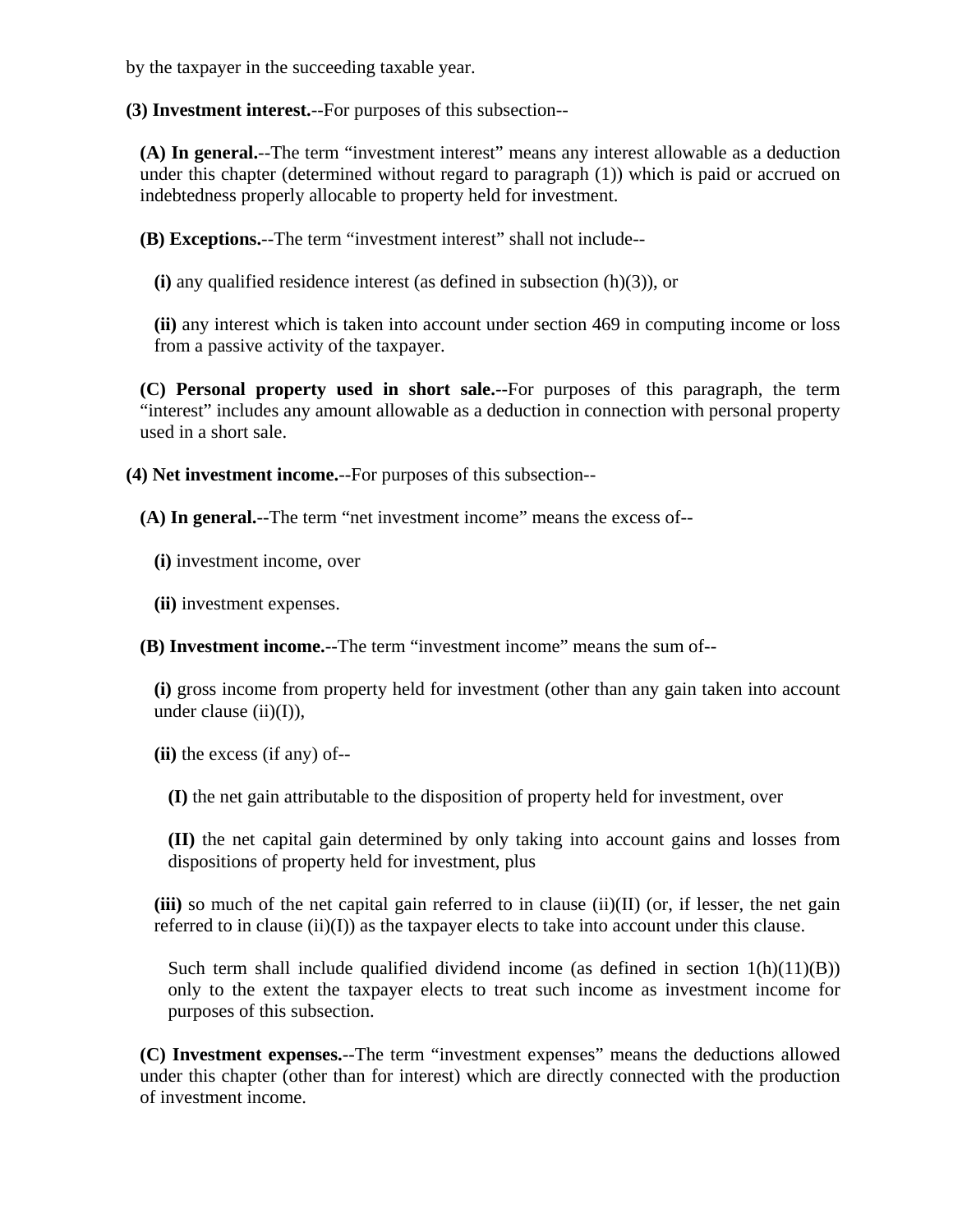**(D) Income and expenses from passive activities.**--Investment income and investment expenses shall not include any income or expenses taken into account under section 469 in computing income or loss from a passive activity.

**(E) Reduction in investment income during phase-in of passive loss rules.**--Investment income of the taxpayer for any taxable year shall be reduced by the amount of the passive activity loss to which section 469(a) does not apply for such taxable year by reason of section 469(m). The preceding sentence shall not apply to any portion of such passive activity loss which is attributable to a rental real estate activity with respect to which the taxpayer actively participates (within the meaning of section  $469(i)(6)$ ) during such taxable year.

**(5) Property held for investment.**--For purposes of this subsection--

**(A) In general.**--The term "property held for investment" shall include--

**(i)** any property which produces income of a type described in section 469(e)(1), and

**(ii)** any interest held by a taxpayer in an activity involving the conduct of a trade or business--

**(I)** which is not a passive activity, and

**(II)** with respect to which the taxpayer does not materially participate.

**(B) Investment expenses.**--In the case of property described in subparagraph (A)(i), expenses shall be allocated to such property in the same manner as under section 469.

**(C) Terms.**--For purposes of this paragraph, the terms "activity", "passive activity", and "materially participate" have the meanings given such terms by section 469.

**(6) Phase-in of disallowance.**--In the case of any taxable year beginning in calendar years 1987 through 1990--

**(A) In general.**--The amount of interest paid or accrued during any such taxable year which is disallowed under this subsection shall not exceed the sum of--

**(i)** the amount which would be disallowed under this subsection if--

**(I)** paragraph (1) were applied by substituting "the sum of the ceiling amount and the net investment income" for "the net investment income", and

**(II)** paragraphs (4)(E) and (5)(A)(ii) did not apply, and

**(ii)** the applicable percentage of the excess of--

**(I)** the amount which (without regard to this paragraph) is not allowable as a deduction under this subsection for the taxable year, over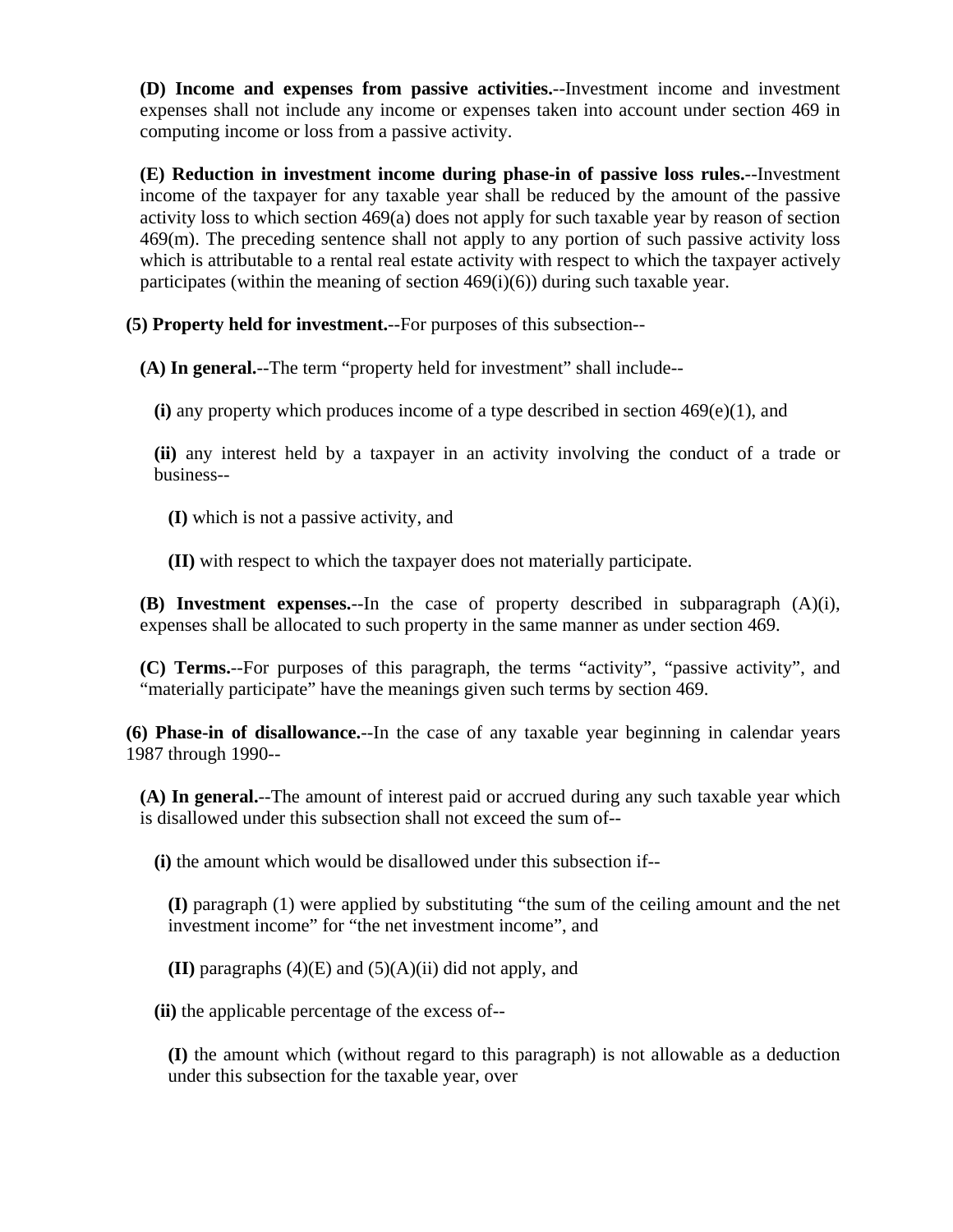**(II)** the amount described in clause (i).

The preceding sentence shall not apply to any interest treated as paid or accrued during the taxable year under paragraph (2).

**(B) Applicable percentage.**--For purposes of this paragraph, the applicable percentage shall be determined in accordance with the following table:

| In the case of taxable years beginning in: | The applicable percentage is: |
|--------------------------------------------|-------------------------------|
| 1987                                       | 35                            |
| 1988                                       | 60                            |
| 1989                                       | 80                            |
| 1990                                       | 90                            |

**(C) Ceiling amount.**--For purposes of this paragraph, the term "ceiling amount" means--

**(i)** \$10,000 in the case of a taxpayer not described in clause (ii) or (iii),

**(ii)** \$5,000 in the case of a married individual filing a separate return, and

**(iii)** zero in the case of a trust.

### **(e) Original issue discount.--**

**(1) In general.**--In the case of any debt instrument issued after July 1, 1982, the portion of the original issue discount with respect to such debt instrument which is allowable as a deduction to the issuer for any taxable year shall be equal to the aggregate daily portions of the original issue discount for days during such taxable year.

**(2) Definitions and special rules.**--For purposes of this subsection--

**(A) Debt instrument.**--The term "debt instrument" has the meaning given such term by section 1275(a)(1).

**(B) Daily portions.**--The daily portion of the original issue discount for any day shall be determined under section 1272(a) (without regard to paragraph (7) thereof and without regard to section  $1273(a)(3)$ ).

**(C) Short-term obligations.**--In the case of an obligor of a short-term obligation (as defined in section  $1283(a)(1)(A)$  who uses the cash receipts and disbursements method of accounting, the original issue discount (and any other interest payable) on such obligation shall be deductible only when paid.

### **(3) Special rule for original issue discount on obligation held by related foreign person.--**

**(A) In general.**--If any debt instrument having original issue discount is held by a related foreign person, any portion of such original issue discount shall not be allowable as a deduction to the issuer until paid. The preceding sentence shall not apply to the extent that the original issue discount is effectively connected with the conduct by such foreign related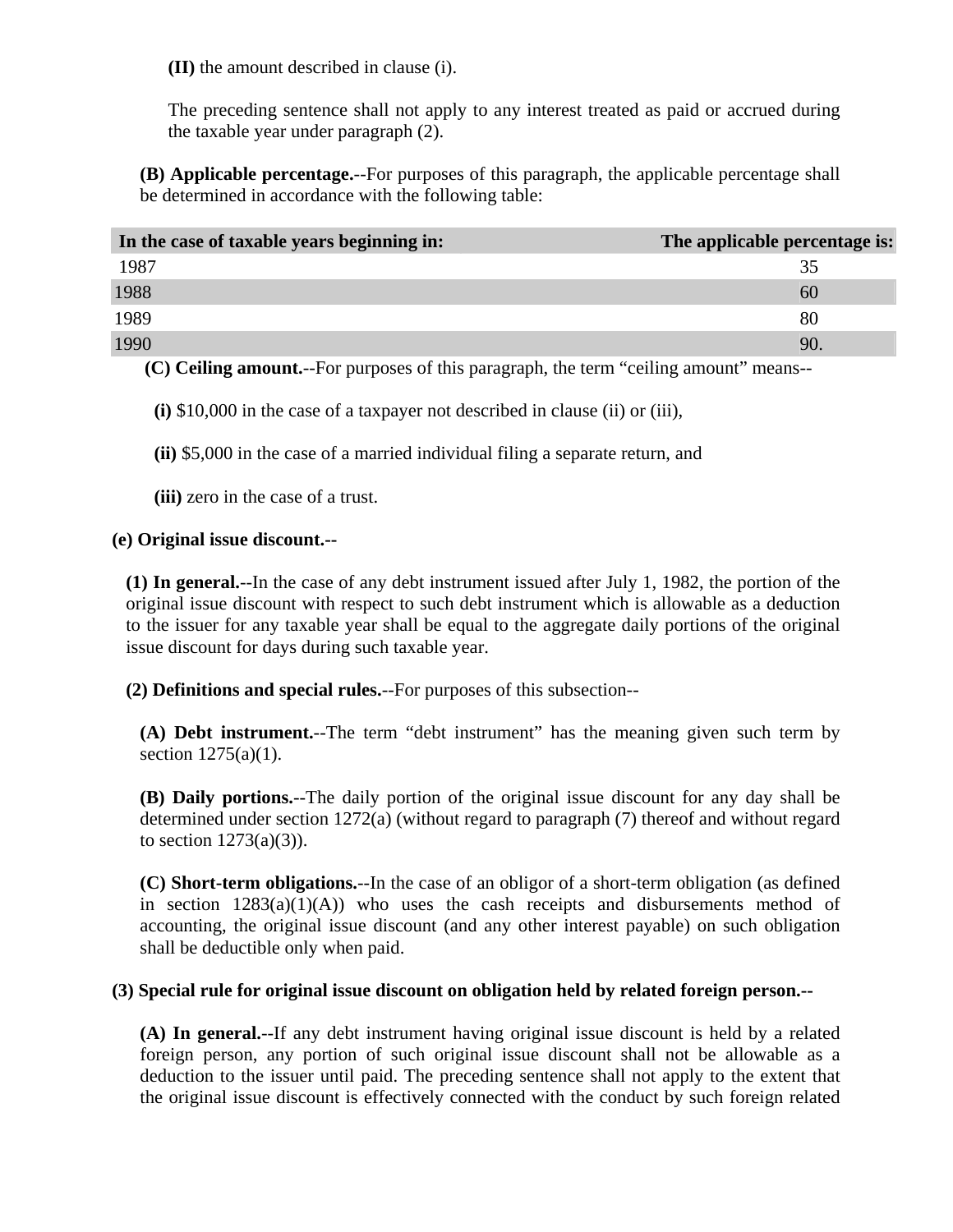person of a trade or business within the United States unless such original issue discount is exempt from taxation (or is subject to a reduced rate of tax) pursuant to a treaty obligation of the United States.

### **(B) Special rule for certain foreign entities.--**

**(i) In general.**--In the case of any debt instrument having original issue discount which is held by a related foreign person which is a controlled foreign corporation (as defined in section 957) or a passive foreign investment company (as defined in section 1297), a deduction shall be allowable to the issuer with respect to such original issue discount for any taxable year before the taxable year in which paid only to the extent such original issue discount is includible (determined without regard to properly allocable deductions and qualified deficits under section  $952(c)(1)(B)$ ) during such prior taxable year in the gross income of a United States person who owns (within the meaning of section 958(a)) stock in such corporation.

**(ii) Secretarial authority.**--The Secretary may by regulation exempt transactions from the application of clause (i), including any transaction which is entered into by a payor in the ordinary course of a trade or business in which the payor is predominantly engaged.

**(C) Related foreign person.**--For purposes of subparagraph (A), the term "related foreign person" means any person--

**(i)** who is not a United States person, and

**(ii)** who is related (within the meaning of section 267(b)) to the issuer.

**(4) Exceptions.**--This subsection shall not apply to any debt instrument described in--

**(A)** subparagraph (D) of section 1272(a)(2) (relating to obligations issued by natural persons before March 2, 1984), and

**(B)** subparagraph (E) of section 1272(a)(2) (relating to loans between natural persons).

## **(5) Special rules for original issue discount on certain high yield obligations.--**

**(A) In general.**--In the case of an applicable high yield discount obligation issued by a corporation--

**(i)** no deduction shall be allowed under this chapter for the disqualified portion of the original issue discount on such obligation, and

**(ii)** the remainder of such original issue discount shall not be allowable as a deduction until paid.

For purposes of this paragraph, rules similar to the rules of subsection  $(i)(3)(B)$  shall apply in determining the amount of the original issue discount and when the original issue discount is paid.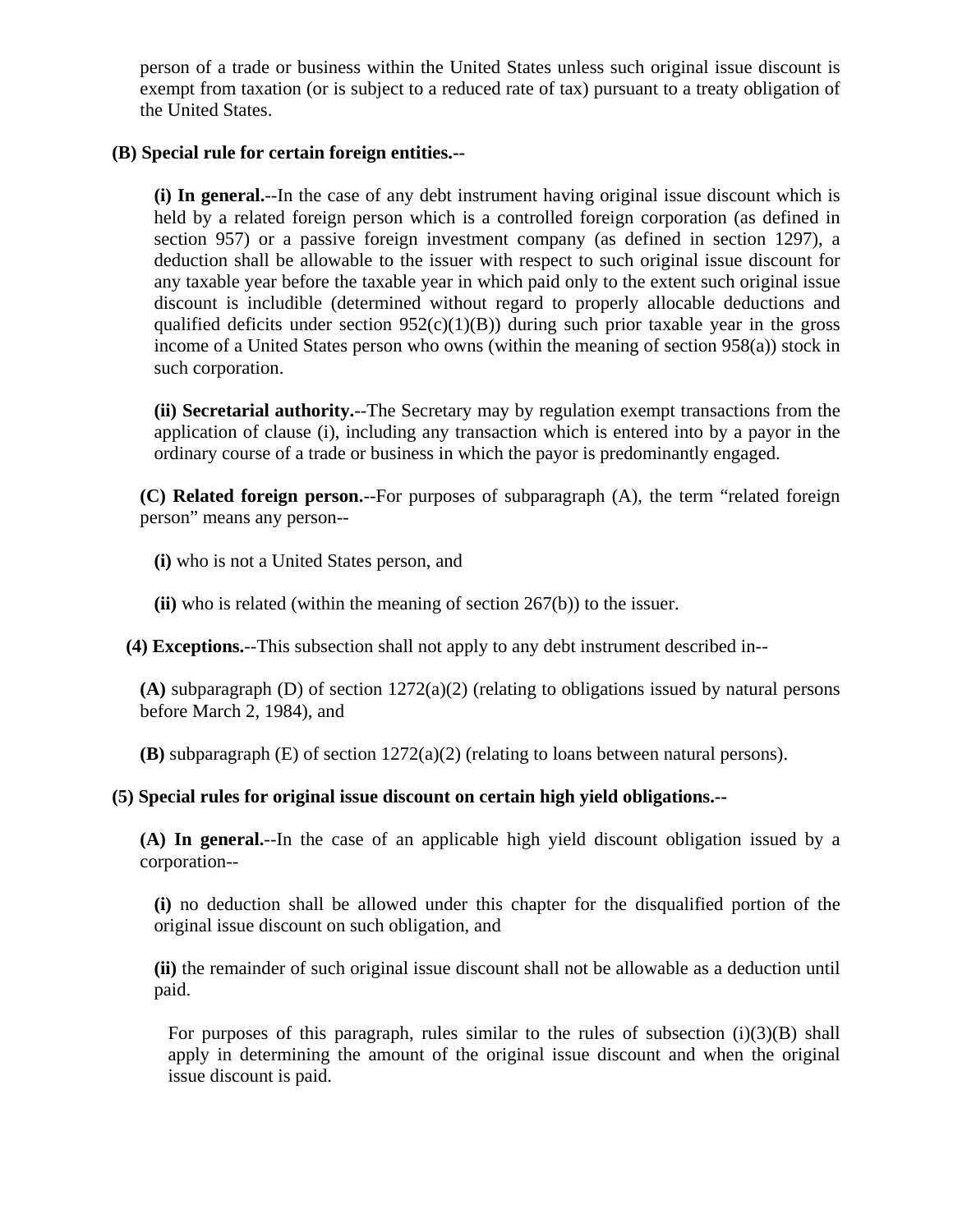### **(B) Disqualified portion treated as stock distribution for purposes of dividend received deduction.--**

**(i) In general.**--Solely for purposes of sections 243, 245, 246, and 246A, the dividend equivalent portion of any amount includible in gross income of a corporation under section 1272(a) in respect of an applicable high yield discount obligation shall be treated as a dividend received by such corporation from the corporation issuing such obligation.

**(ii) Dividend equivalent portion.**--For purposes of clause (i), the dividend equivalent portion of any amount includible in gross income under section 1272(a) in respect of an applicable high yield discount obligation is the portion of the amount so includible--

**(I)** which is attributable to the disqualified portion of the original issue discount on such obligation, and

**(II)** which would have been treated as a dividend if it had been a distribution made by the issuing corporation with respect to stock in such corporation.

## **(C) Disqualified portion.--**

**(i) In general.**--For purposes of this paragraph, the disqualified portion of the original issue discount on any applicable high yield discount obligation is the lesser of--

**(I)** the amount of such original issue discount, or

**(II)** the portion of the total return on such obligation which bears the same ratio to such total return as the disqualified yield on such obligation bears to the yield to maturity on such obligation.

**(ii) Definitions.**--For purposes of clause (i), the term "disqualified yield" means the excess of the yield to maturity on the obligation over the sum referred to subsection  $(i)(1)(B)$  plus 1 percentage point, and the term "total return" is the amount which would have been the original issue discount on the obligation if interest described in the parenthetical in section 1273(a)(2) were included in the stated redemption price at maturity.

**(D) Exception for S corporations.**--This paragraph shall not apply to any obligation issued by any corporation for any period for which such corporation is an S corporation.

**(E) Effect on earnings and profits.**--This paragraph shall not apply for purposes of determining earnings and profits; except that, for purposes of determining the dividend equivalent portion of any amount includible in gross income under section 1272(a) in respect of an applicable high yield discount obligation, no reduction shall be made for any amount attributable to the disqualified portion of any original issue discount on such obligation.

## **(F) Suspension of application of paragraph.**--

**(i) Temporary suspension.**--This paragraph shall not apply to any applicable high yield discount obligation issued during the period beginning on September 1, 2008, and ending on December 31, 2009, in exchange (including an exchange resulting from a modification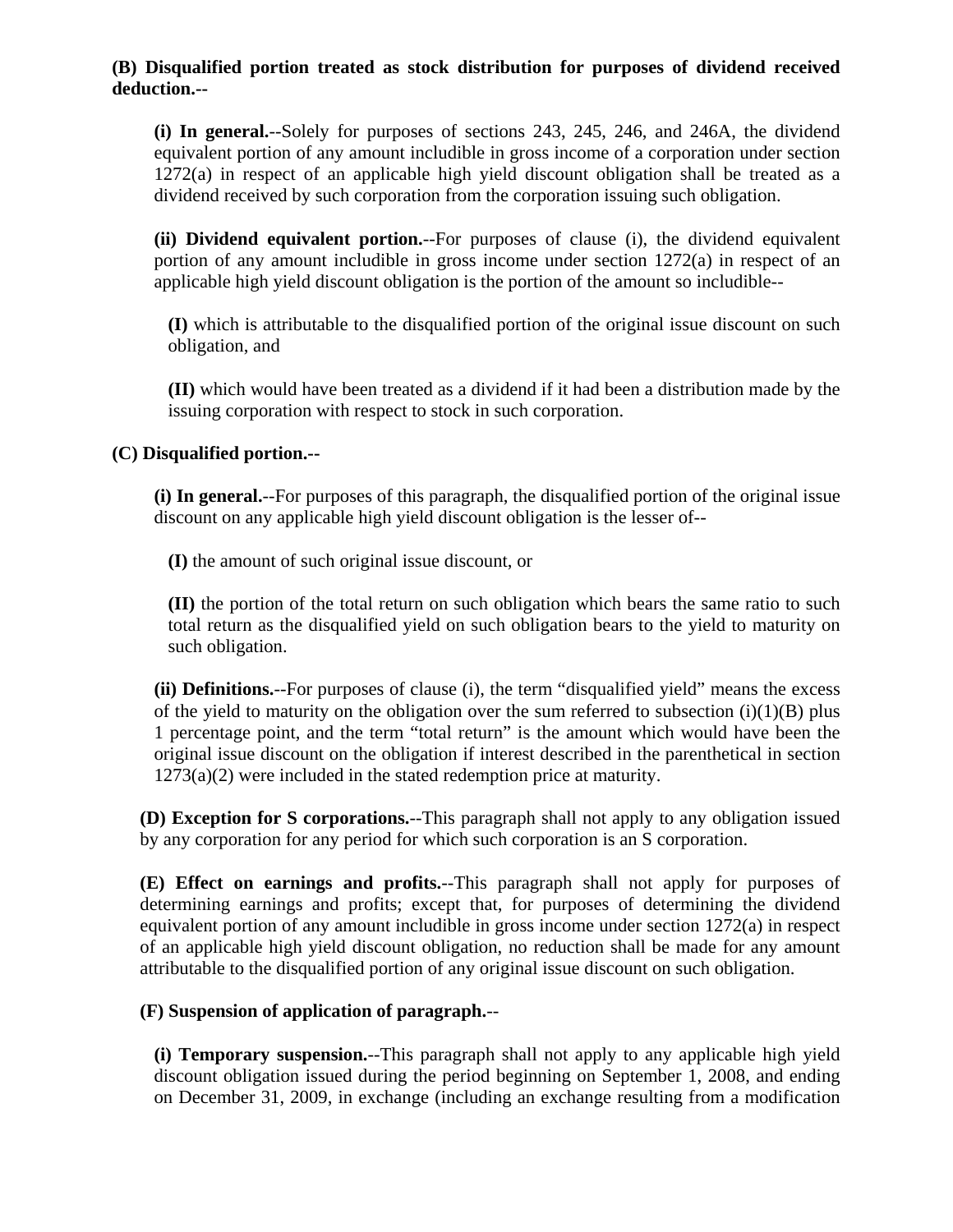of the debt instrument) for an obligation which is not an applicable high yield discount obligation and the issuer (or obligor) of which is the same as the issuer (or obligor) of such applicable high yield discount obligation. The preceding sentence shall not apply to any obligation the interest on which is interest described in section 871(h)(4) (without regard to subparagraph (D) thereof) or to any obligation issued to a related person (within the meaning of section 108(e)(4)).

**(ii) Successive application.**--Any obligation to which clause (i) applies shall not be treated as an applicable high yield discount obligation for purposes of applying this subparagraph to any other obligation issued in exchange for such obligation.

**(iii) Secretarial authority to suspend application.**--The Secretary may apply this paragraph with respect to debt instruments issued in periods following the period described in clause (i) if the Secretary determines that such application is appropriate in light of distressed conditions in the debt capital markets.

### **(G) Cross reference.--**

For definition of applicable high yield discount obligation, see subsection (i).

#### **(6) Cross references.--**

For provision relating to deduction of original issue discount on tax-exempt obligation, see section 1288.

For special rules in the case of the borrower under certain loans for personal use, see section 1275(b).

#### **(f) Denial of deduction for interest on certain obligations not in registered form.--**

**(1) In general.**--Nothing in subsection (a) or in any other provision of law shall be construed to provide a deduction for interest on any registration-required obligation unless such obligation is in registered form.

**(2) Registration-required obligation.**--For purposes of this section--

**(A) In general.**--The term "registration-required obligation" means any obligation (including any obligation issued by a governmental entity) other than an obligation which--

**(i)** is issued by a natural person,

**(ii)** is not of a type offered to the public,

**(iii)** has a maturity (at issue) of not more than 1 year, or

**(iv)** is described in subparagraph (B).

**(B) Certain obligations not included.**--An obligation is described in this subparagraph if--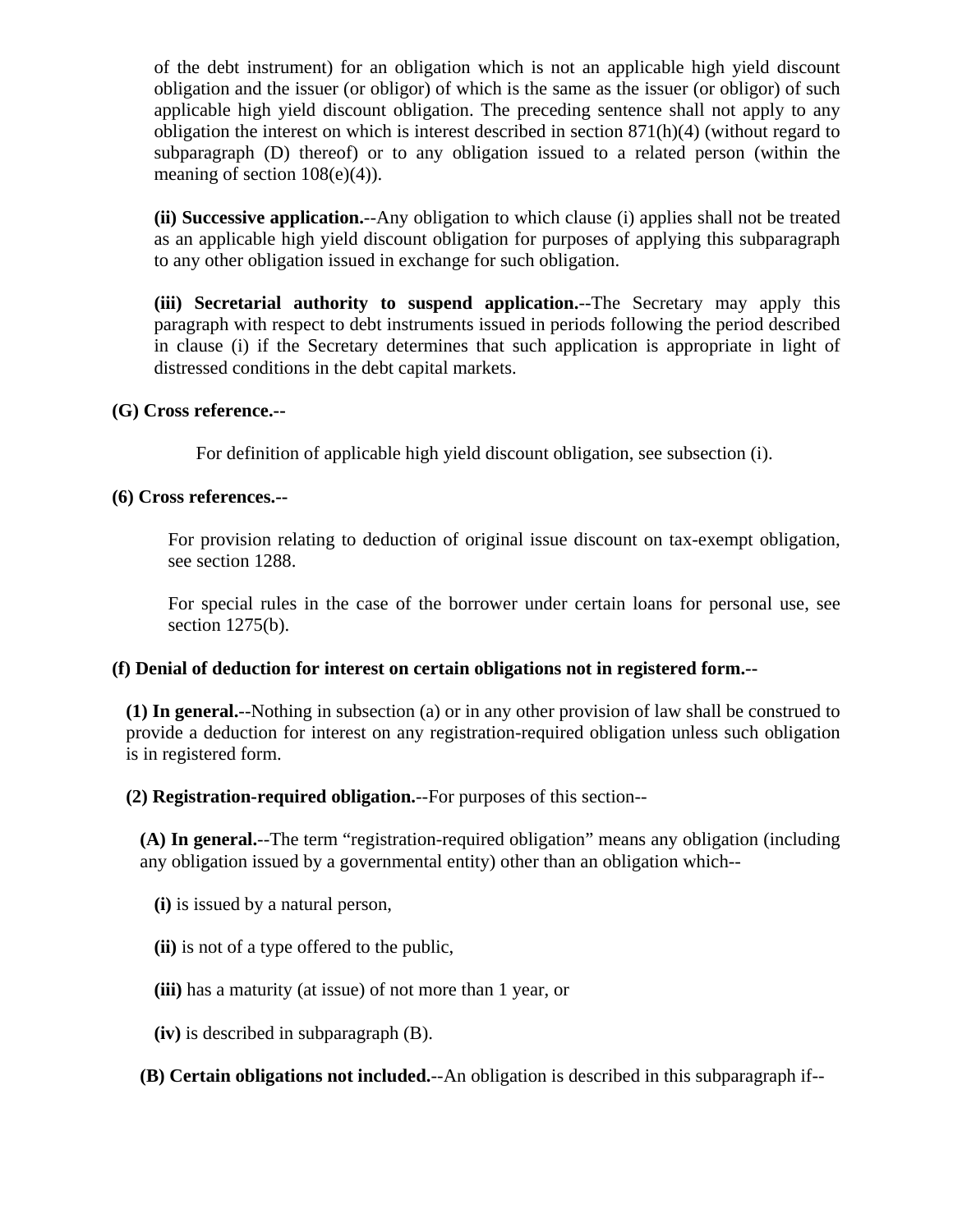**(i)** there are arrangements reasonably designed to ensure that such obligation will be sold (or resold in connection with the original issue) only to a person who is not a United States person, and

**(ii)** in the case of an obligation not in registered form--

**(I)** interest on such obligation is payable only outside the United States and its possessions, and

**(II)** on the face of such obligation there is a statement that any United States person who holds such obligation will be subject to limitations under the United States income tax laws.

**(C) Authority to include other obligations.**--Clauses (ii) and (iii) of subparagraph (A), and subparagraph (B), shall not apply to any obligation if--

**(i)** in the case of--

**(I)** subparagraph (A), such obligation is of a type which the Secretary has determined by regulations to be used frequently in avoiding Federal taxes, or

**(II)** subparagraph (B), such obligation is of a type specified by the Secretary in regulations, and

**(ii)** such obligation is issued after the date on which the regulations referred to in clause (i) take effect.

**(3) Book entries permitted, etc.**--For purposes of this subsection, rules similar to the rules of section  $149(a)(3)$  shall apply.

**(g) Reduction of deduction where section 25 credit taken.**--The amount of the deduction under this section for interest paid or accrued during any taxable year on indebtedness with respect to which a mortgage credit certificate has been issued under section 25 shall be reduced by the amount of the credit allowable with respect to such interest under section 25 (determined without regard to section 26).

### **(h) Disallowance of deduction for personal interest.--**

**(1) In general.**--In the case of a taxpayer other than a corporation, no deduction shall be allowed under this chapter for personal interest paid or accrued during the taxable year.

**(2) Personal interest.**--For purposes of this subsection, the term "personal interest" means any interest allowable as a deduction under this chapter other than--

**(A)** interest paid or accrued on indebtedness properly allocable to a trade or business (other than the trade or business of performing services as an employee),

**(B)** any investment interest (within the meaning of subsection (d) ),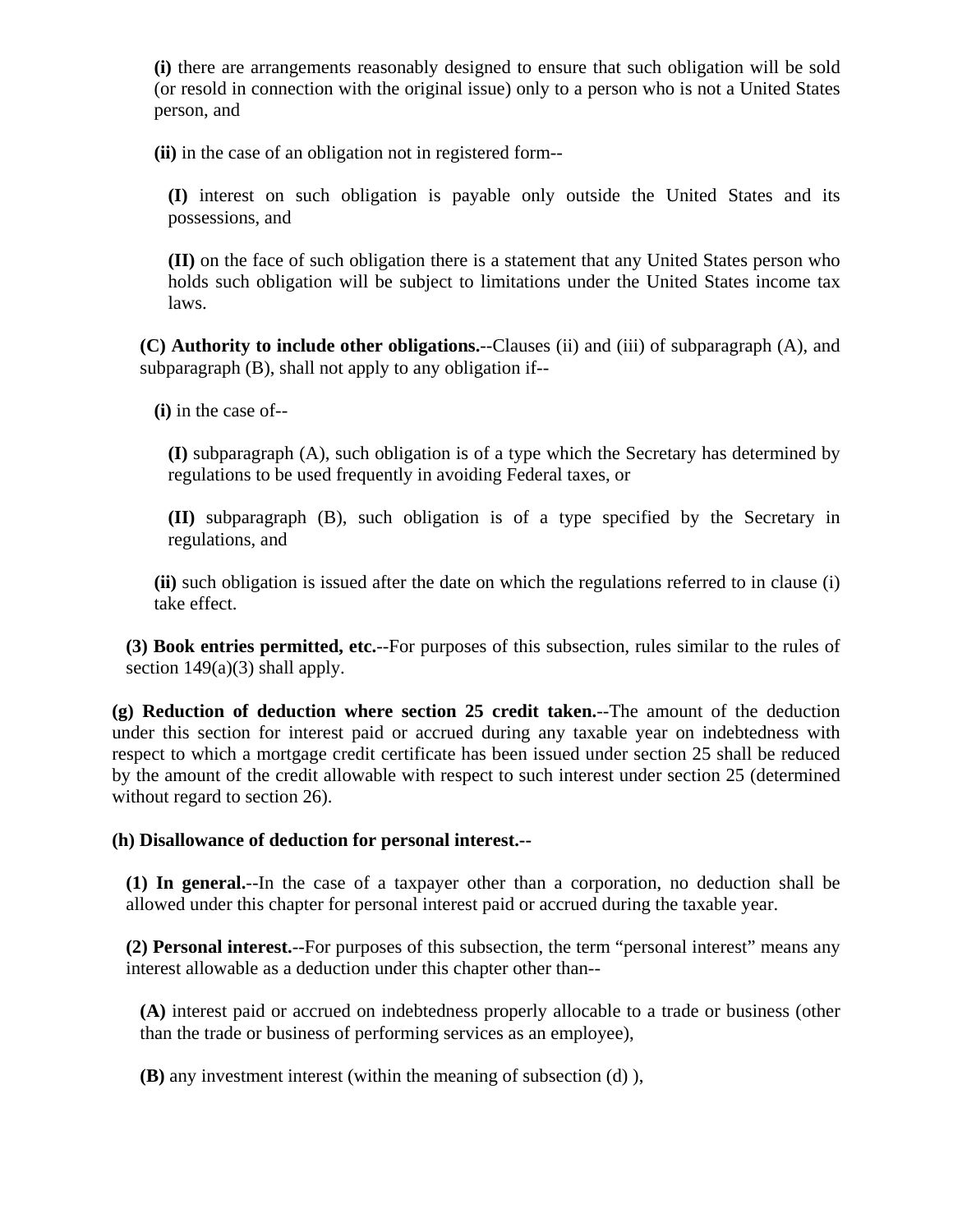**(C)** any interest which is taken into account under section 469 in computing income or loss from a passive activity of the taxpayer,

**(D)** any qualified residence interest (within the meaning of paragraph (3) ),

**(E)** any interest payable under section 6601 on any unpaid portion of the tax imposed by section 2001 for the period during which an extension of time for payment of such tax is in effect under section 6163, and

**(F)** any interest allowable as a deduction under section 221 (relating to interest on educational loans).

**(3) Qualified residence interest.**--For purposes of this subsection--

**(A) In general.**--The term "qualified residence interest" means any interest which is paid or accrued during the taxable year on--

**(i)** acquisition indebtedness with respect to any qualified residence of the taxpayer, or

**(ii)** home equity indebtedness with respect to any qualified residence of the taxpayer.

For purposes of the preceding sentence, the determination of whether any property is a qualified residence of the taxpayer shall be made as of the time the interest is accrued.

### **(B) Acquisition indebtedness.--**

**(i) In general.**--The term "acquisition indebtedness" means any indebtedness which--

**(I)** is incurred in acquiring, constructing, or substantially improving any qualified residence of the taxpayer, and

**(II)** is secured by such residence.

Such term also includes any indebtedness secured by such residence resulting from the refinancing of indebtedness meeting the requirements of the preceding sentence (or this sentence); but only to the extent the amount of the indebtedness resulting from such refinancing does not exceed the amount of the refinanced indebtedness.

**(ii) \$1,000,000 Limitation.**--The aggregate amount treated as acquisition indebtedness for any period shall not exceed \$1,000,000 (\$500,000 in the case of a married individual filing a separate return).

### **(C) Home equity indebtedness.--**

**(i) In general.**--The term "home equity indebtedness" means any indebtedness (other than acquisition indebtedness) secured by a qualified residence to the extent the aggregate amount of such indebtedness does not exceed--

**(I)** the fair market value of such qualified residence, reduced by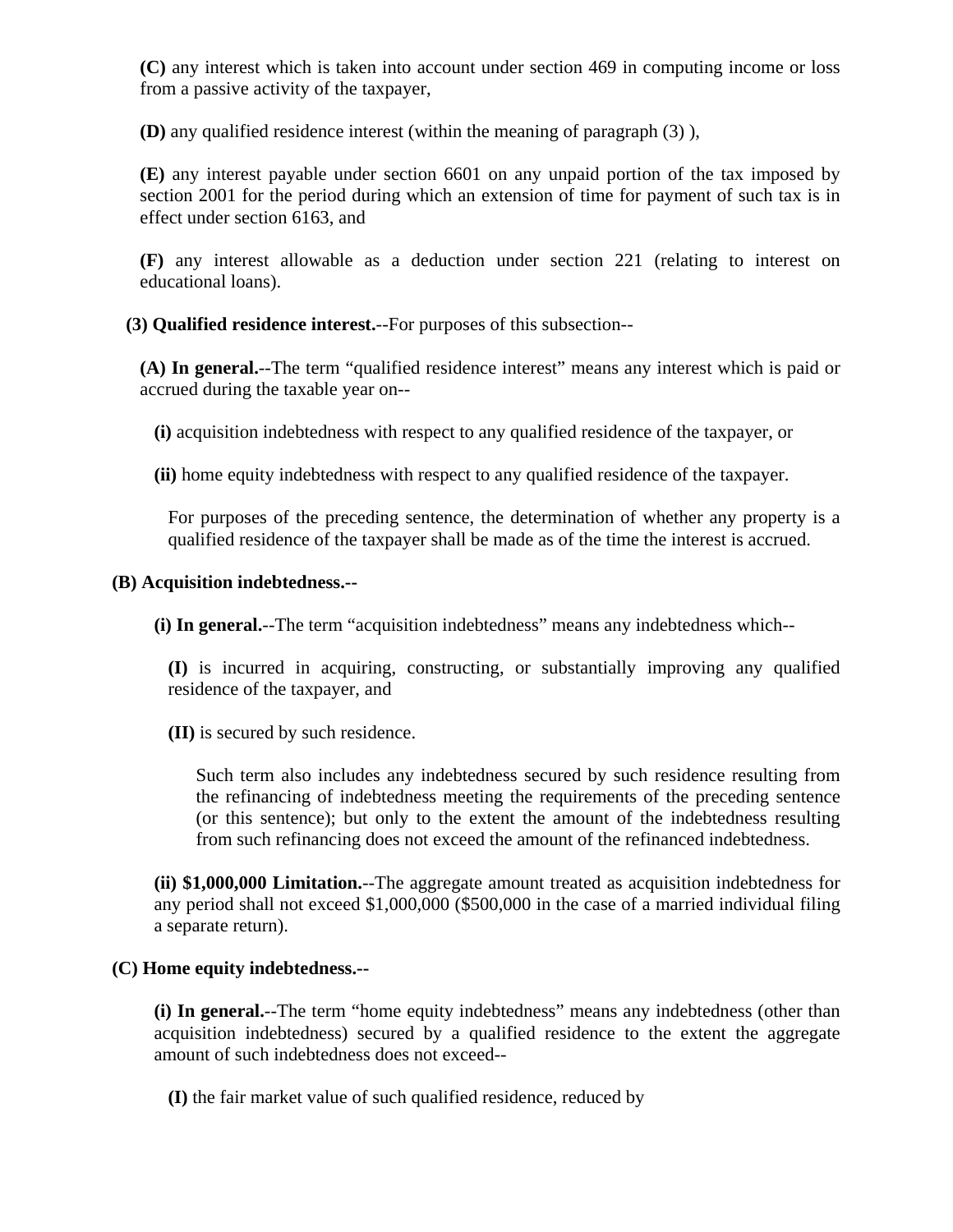**(II)** the amount of acquisition indebtedness with respect to such residence.

**(ii) Limitation.**--The aggregate amount treated as home equity indebtedness for any period shall not exceed \$100,000 (\$50,000 in the case of a separate return by a married individual).

### **(D) Treatment of indebtedness incurred on or before October 13, 1987.--**

**(i) In general.**--In the case of any pre-October 13, 1987, indebtedness--

**(I)** such indebtedness shall be treated as acquisition indebtedness, and

**(II)** the limitation of subparagraph (B)(ii) shall not apply.

**(ii) Reduction in \$1,000,000 limitation.**--The limitation of subparagraph (B)(ii) shall be reduced (but not below zero) by the aggregate amount of outstanding pre-October 13, 1987, indebtedness.

**(iii) Pre-October 13, 1987, indebtedness.**--The term "pre-October 13, 1987, indebtedness" means--

**(I)** any indebtedness which was incurred on or before October 13, 1987, and which was secured by a qualified residence on October 13, 1987, and at all times thereafter before the interest is paid or accrued, or

**(II)** any indebtedness which is secured by the qualified residence and was incurred after October 13, 1987, to refinance indebtedness described in subclause (I) (or refinanced indebtedness meeting the requirements of this subclause) to the extent (immediately after the refinancing) the principal amount of the indebtedness resulting from the refinancing does not exceed the principal amount of the refinanced indebtedness (immediately before the refinancing).

**(iv) Limitation on period of refinancing.**--Subclause (II) of clause (iii) shall not apply to any indebtedness after--

**(I)** the expiration of the term of the indebtedness described in clause (iii)(I), or

**(II)** if the principal of the indebtedness described in clause (iii)(I) is not amortized over its term, the expiration of the term of the 1st refinancing of such indebtedness (or if earlier, the date which is 30 years after the date of such 1st refinancing).

### **(E) Mortgage insurance premiums treated as interest.**--

**(i) In general.**--Premiums paid or accrued for qualified mortgage insurance by a taxpayer during the taxable year in connection with acquisition indebtedness with respect to a qualified residence of the taxpayer shall be treated for purposes of this section as interest which is qualified residence interest.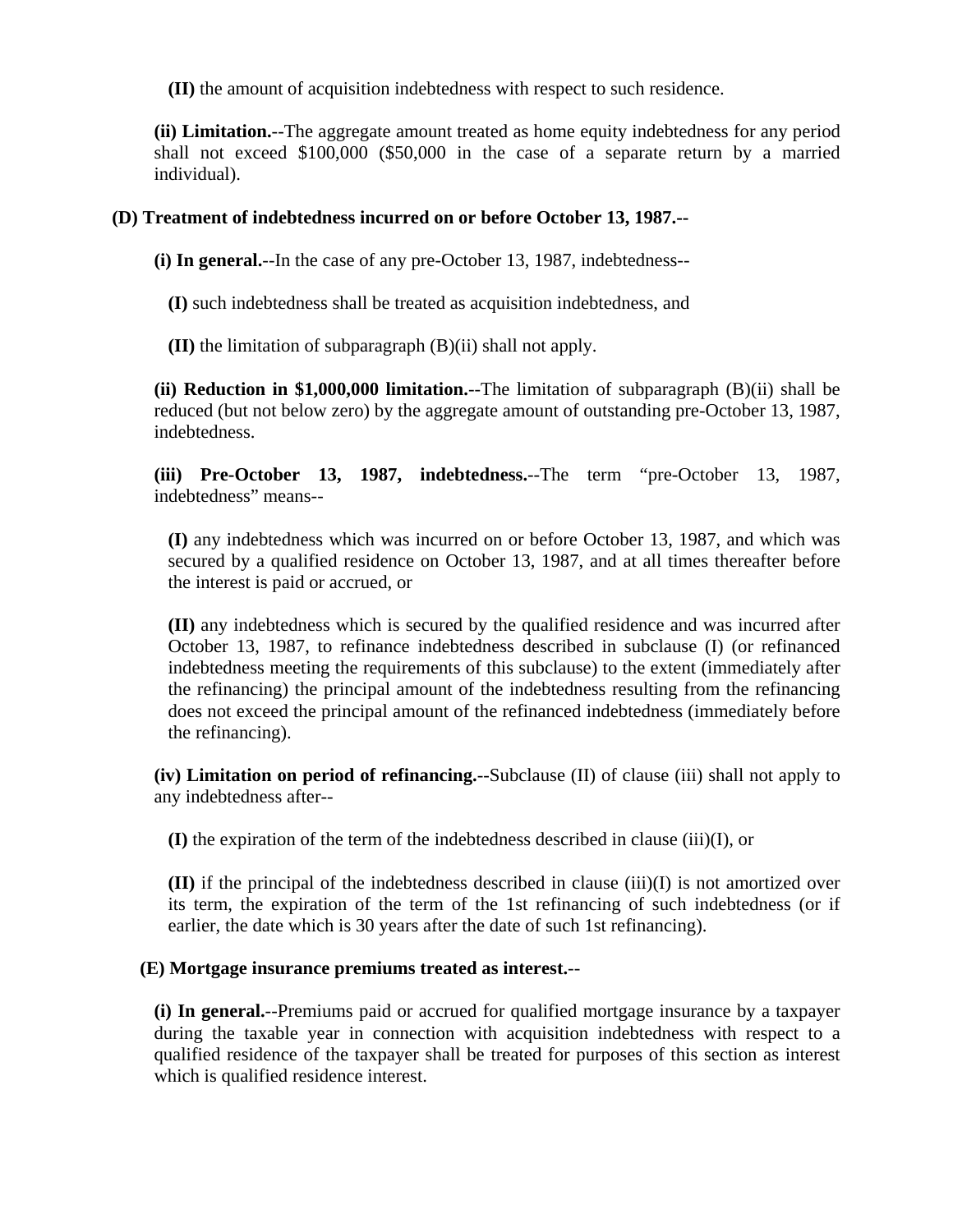**(ii) Phaseout.**--The amount otherwise treated as interest under clause (i) shall be reduced (but not below zero) by 10 percent of such amount for each \$1,000 (\$500 in the case of a married individual filing a separate return) (or fraction thereof) that the taxpayer's adjusted gross income for the taxable year exceeds \$100,000 (\$50,000 in the case of a married individual filing a separate return).

**(iii) Limitation.**--Clause (i) shall not apply with respect to any mortgage insurance contracts issued before January 1, 2007.

**(iv) Termination.**--Clause (i) shall not apply to amounts--

**(I)** paid or accrued after December 31, 2010, or

**(II)** properly allocable to any period after such date.

**(4) Other definitions and special rules.**--For purposes of this subsection--

## **(A) Qualified residence.--**

**(i) In general.**--The term "qualified residence" means--

**(I)** the principal residence (within the meaning of section 121) of the taxpayer, and

**(II)** 1 other residence of the taxpayer which is selected by the taxpayer for purposes of this subsection for the taxable year and which is used by the taxpayer as a residence (within the meaning of section  $280A(d)(1)$ ).

**(ii) Married individuals filing separate returns.**--If a married couple does not file a joint return for the taxable year--

**(I)** such couple shall be treated as 1 taxpayer for purposes of clause (i), and

**(II)** each individual shall be entitled to take into account 1 residence unless both individuals consent in writing to 1 individual taking into account the principal residence and 1 other residence.

**(iii) Residence not rented.**--For purposes of clause (i)(II), notwithstanding section  $280A(d)(1)$ , if the taxpayer does not rent a dwelling unit at any time during a taxable year, such unit may be treated as a residence for such taxable year.

**(B) Special rule for cooperative housing corporations.**--Any indebtedness secured by stock held by the taxpayer as a tenant-stockholder (as defined in section 216) in a cooperative housing corporation (as so defined) shall be treated as secured by the house or apartment which the taxpayer is entitled to occupy as such a tenant-stockholder. If stock described in the preceding sentence may not be used to secure indebtedness, indebtedness shall be treated as so secured if the taxpayer establishes to the satisfaction of the Secretary that such indebtedness was incurred to acquire such stock.

**(C) Unenforceable security interests.**--Indebtedness shall not fail to be treated as secured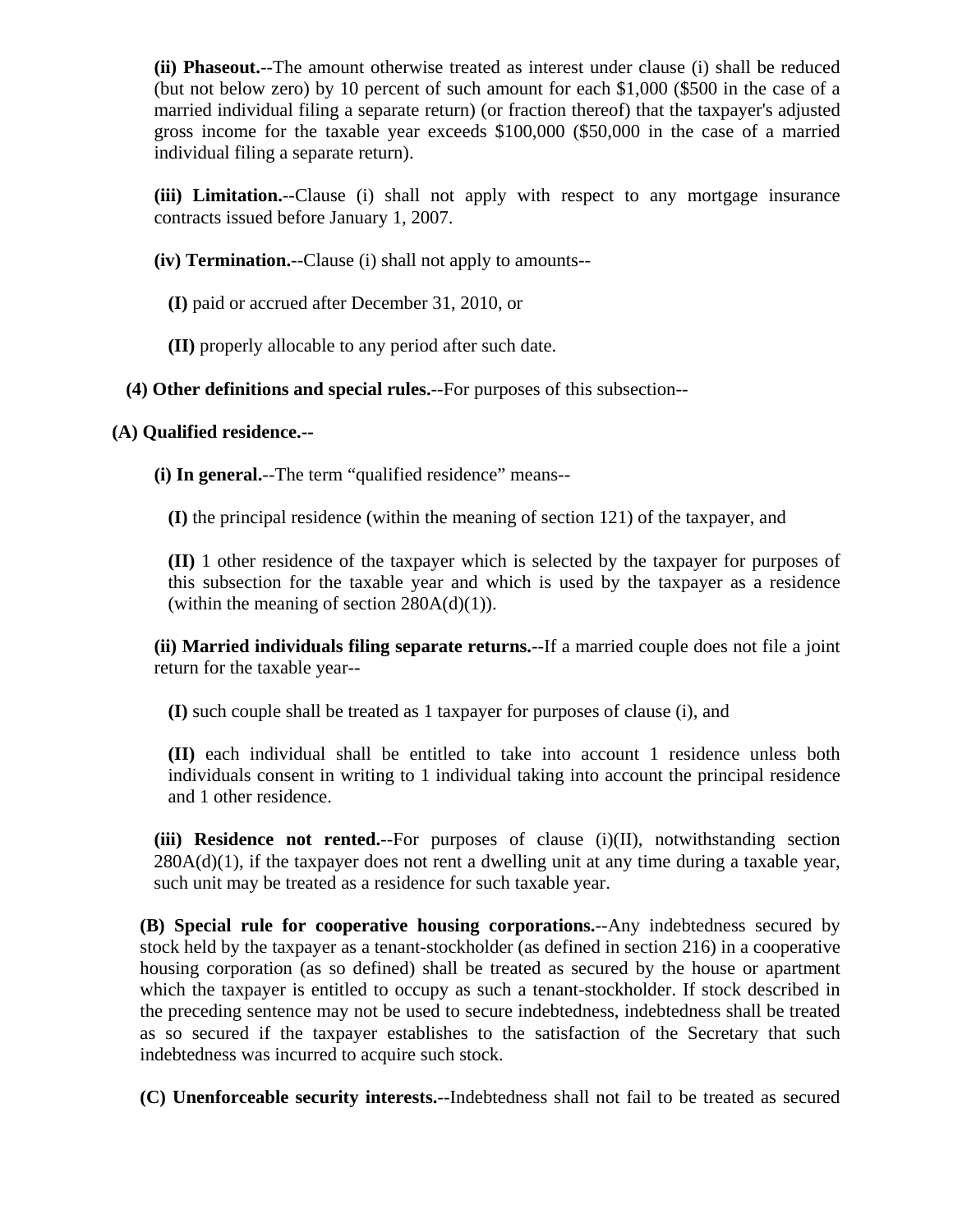by any property solely because, under any applicable State or local homestead or other debtor protection law in effect on August 16, 1986, the security interest is ineffective or the enforceability of the security interest is restricted.

**(D) Special rules for estates and trusts.**--For purposes of determining whether any interest paid or accrued by an estate or trust is qualified residence interest, any residence held by such estate or trust shall be treated as a qualified residence of such estate or trust if such estate or trust establishes that such residence is a qualified residence of a beneficiary who has a present interest in such estate or trust or an interest in the residuary of such estate or trust.

**(E) Qualified mortgage insurance.**--The term "qualified mortgage insurance" means--

**(i)** mortgage insurance provided by the Veterans Administration, the Federal Housing Administration, or the Rural Housing Administration, and

**(ii)** private mortgage insurance (as defined by section 2 of the Homeowners Protection Act of 1998 (12 U.S.C. 4901), as in effect on the date of the enactment of this subparagraph).

**(F) Special rules for prepaid qualified mortgage insurance.**--Any amount paid by the taxpayer for qualified mortgage insurance that is properly allocable to any mortgage the payment of which extends to periods that are after the close of the taxable year in which such amount is paid shall be chargeable to capital account and shall be treated as paid in such periods to which so allocated. No deduction shall be allowed for the unamortized balance of such account if such mortgage is satisfied before the end of its term. The preceding sentences shall not apply to amounts paid for qualified mortgage insurance provided by the Veterans Administration or the Rural Housing Administration.

**(5) Phase-in of limitation.**--In the case of any taxable year beginning in calendar years 1987 through 1990, the amount of interest with respect to which a deduction is disallowed under this subsection shall be equal to the applicable percentage (within the meaning of subsection  $(d)(6)(B)$ ) of the amount which (but for this paragraph) would have been so disallowed.

## **(i) Applicable high yield discount obligation.--**

**(1) In general.**--For purposes of this section, the term "applicable high yield discount obligation" means any debt instrument if--

**(A)** the maturity date of such instrument is more than 5 years from the date of issue,

**(B)** the yield to maturity on such instrument equals or exceeds the sum of--

**(i)** the applicable Federal rate in effect under section 1274(d) for the calendar month in which the obligation is issued, plus

**(ii)** 5 percentage points, and

**(C)** such instrument has significant original issue discount.

For purposes of subparagraph  $(B)(i)$ , the Secretary may by regulation (i) permit a rate to be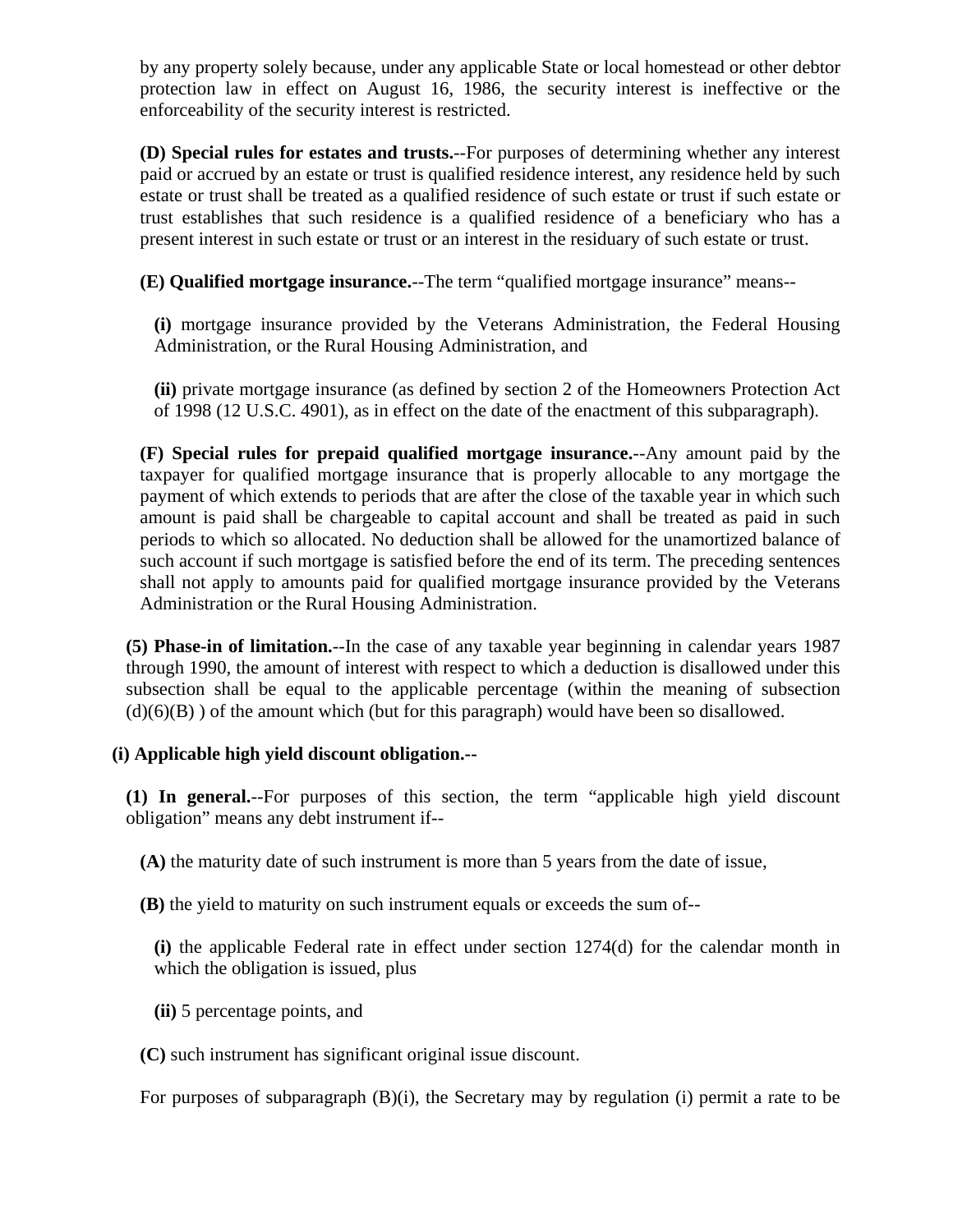used with respect to any debt instrument which is higher than the applicable Federal rate if the taxpayer establishes to the satisfaction of the Secretary that such higher rate is based on the same principles as the applicable Federal rate and is appropriate for the term of the instrument, or (ii) permit, on a temporary basis, a rate to be used with respect to any debt instrument which is higher than the applicable Federal rate if the Secretary determines that such rate is appropriate in light of distressed conditions in the debt capital markets.

**(2) Significant original issue discount.**--For purposes of paragraph (1)(C), a debt instrument shall be treated as having significant original issue discount if--

**(A)** the aggregate amount which would be includible in gross income with respect to such instrument for periods before the close of any accrual period (as defined in section  $1272(a)(5)$ ) ending after the date 5 years after the date of issue, exceeds--

**(B)** the sum of--

**(i)** the aggregate amount of interest to be paid under the instrument before the close of such accrual period, and

**(ii)** the product of the issue price of such instrument (as defined in sections 1273(b) and 1274(a)) and its yield to maturity.

**(3) Special rules.**--For purposes of determining whether a debt instrument is an applicable high yield discount obligation--

**(A)** any payment under the instrument shall be assumed to be made on the last day permitted under the instrument, and

**(B)** any payment to be made in the form of another obligation of the issuer (or a related person within the meaning of section  $453(f)(1)$  shall be assumed to be made when such obligation is required to be paid in cash or in property other than such obligation. Except for purposes of paragraph  $(1)(B)$ , any reference to an obligation in subparagraph  $(B)$  of this paragraph shall be treated as including a reference to stock.

**(4) Debt instrument.**--For purposes of this subsection, the term "debt instrument" means any instrument which is a debt instrument as defined in section 1275(a).

**(5) Regulations.**--The Secretary shall prescribe such regulations as may be appropriate to carry out the purposes of this subsection and subsection (e)(5), including--

**(A)** regulations providing for modifications to the provisions of this subsection and subsection  $(e)(5)$  in the case of varying rates of interest, put or call options, indefinite maturities, contingent payments, assumptions of debt instruments, conversion rights, or other circumstances where such modifications are appropriate to carry out the purposes of this subsection and subsection (e)(5), and

**(B)** regulations to prevent avoidance of the purposes of this subsection and subsection (e)(5) through the use of issuers other than C corporations, agreements to borrow amounts due under the debt instrument, or other arrangements.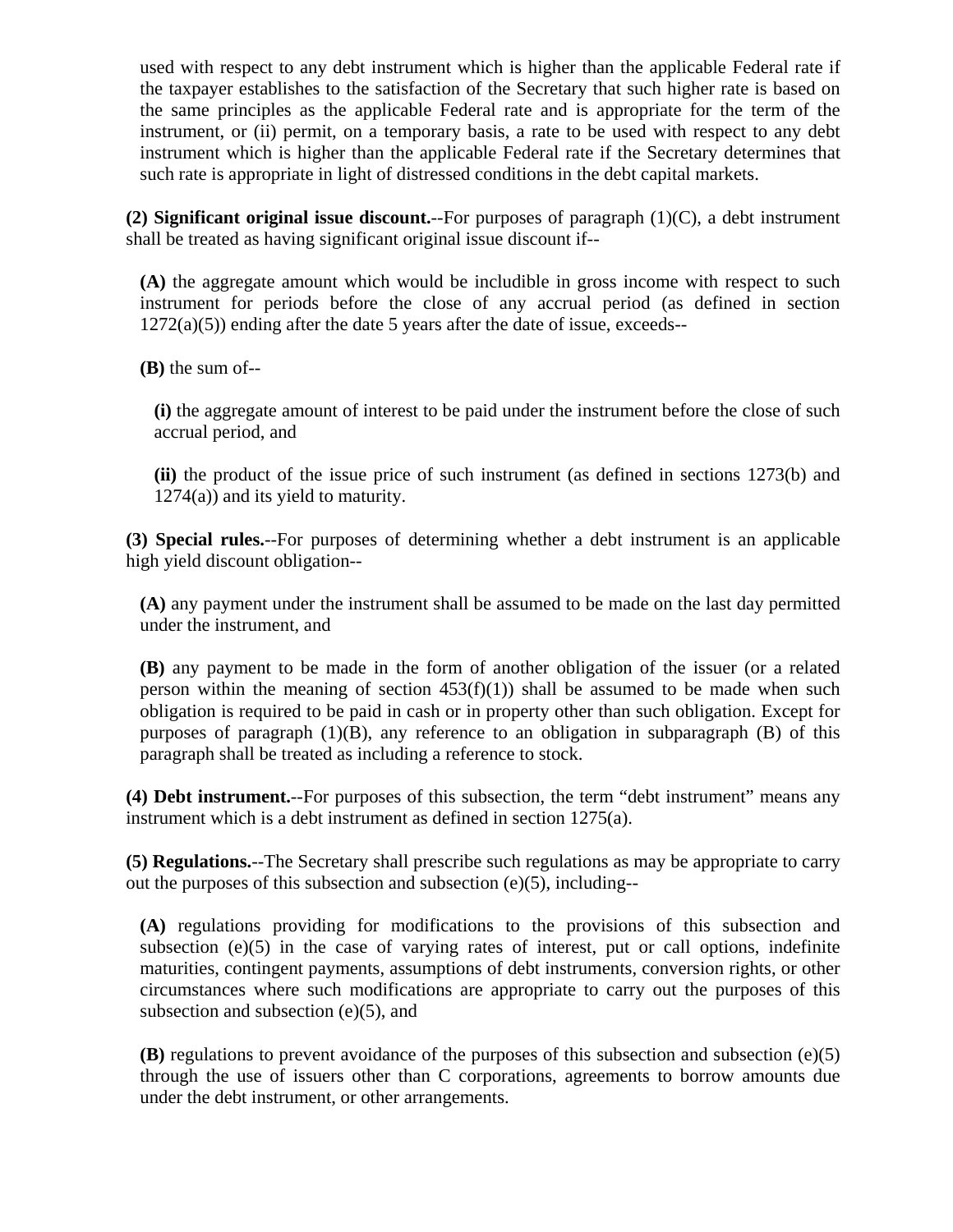## **(j) Limitation on deduction for interest on certain indebtedness.--**

### **(1) Limitation.--**

**(A) In general.**--If this subsection applies to any corporation for any taxable year, no deduction shall be allowed under this chapter for disqualified interest paid or accrued by such corporation during such taxable year. The amount disallowed under the preceding sentence shall not exceed the corporation's excess interest expense for the taxable year.

**(B) Disallowed amount carried to succeeding taxable year.**--Any amount disallowed under subparagraph (A) for any taxable year shall be treated as disqualified interest paid or accrued in the succeeding taxable year (and clause (ii) of paragraph (2)(A) shall not apply for purposes of applying this subsection to the amount so treated).

### **(2) Corporations to which subsection applies.--**

**(A) In general.**--This subsection shall apply to any corporation for any taxable year if--

**(i)** such corporation has excess interest expense for such taxable year, and

**(ii)** the ratio of debt to equity of such corporation as of the close of such taxable year (or on any other day during the taxable year as the Secretary may by regulations prescribe) exceeds 1.5 to 1.

### **(B) Excess interest expense.--**

**(i) In general.**--For purposes of this subsection, the term "excess interest expense" means the excess (if any) of--

**(I)** the corporation's net interest expense, over

**(II)** the sum of 50 percent of the adjusted taxable income of the corporation plus any excess limitation carryforward under clause (ii).

**(ii) Excess limitation carryforward.**--If a corporation has an excess limitation for any taxable year, the amount of such excess limitation shall be an excess limitation carryforward to the 1st succeeding taxable year and to the 2nd and 3rd succeeding taxable years to the extent not previously taken into account under this clause. The amount of such a carryforward taken into account for any such succeeding taxable year shall not exceed the excess interest expense for such succeeding taxable year (determined without regard to the carryforward from the taxable year of such excess limitation).

**(iii) Excess limitation.**--For purposes of clause (ii), the term "excess limitation" means the excess (if any) of--

**(I)** 50 percent of the adjusted taxable income of the corporation, over

**(II)** the corporation's net interest expense.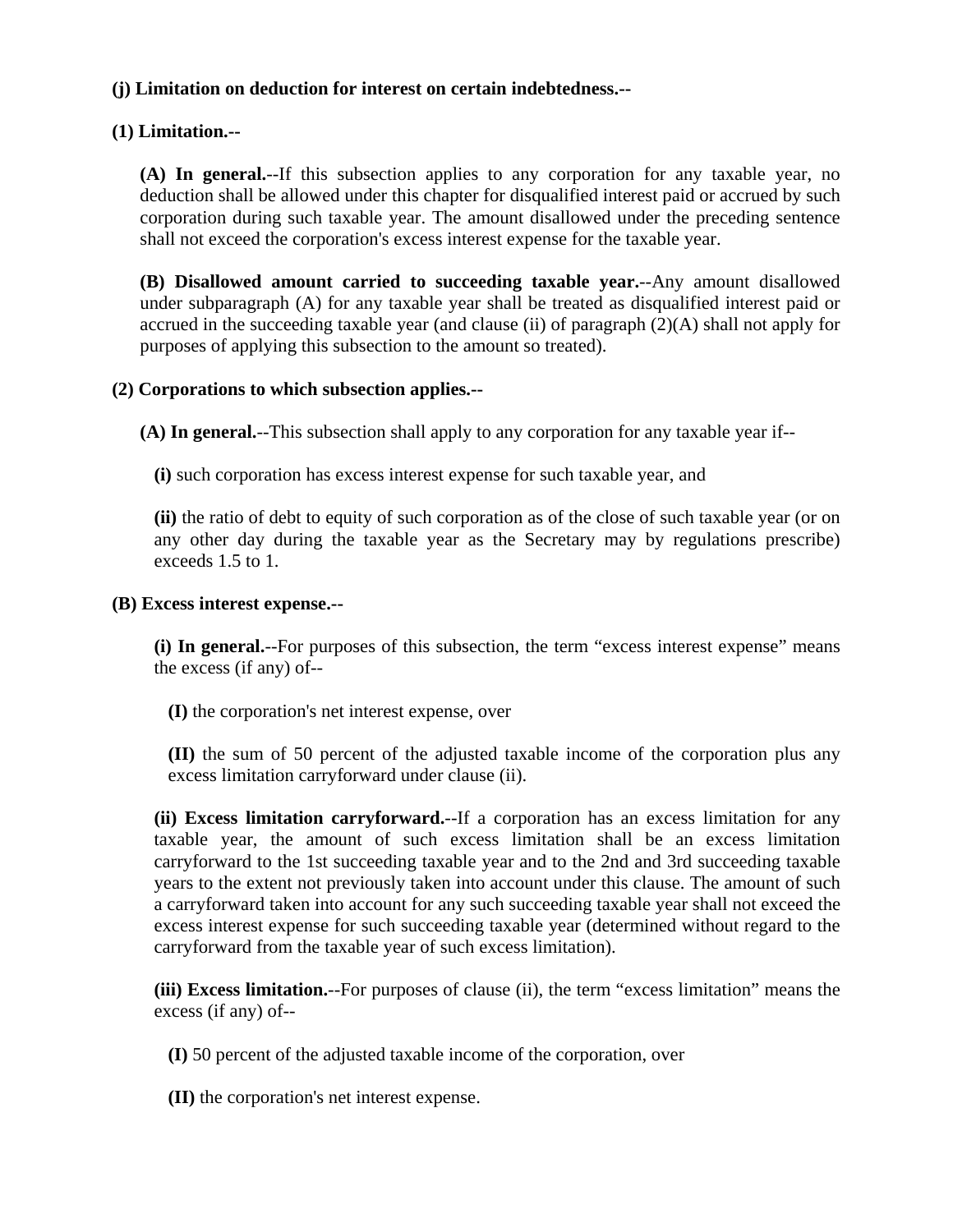**(C) Ratio of debt to equity.**--For purposes of this paragraph, the term "ratio of debt to equity" means the ratio which the total indebtedness of the corporation bears to the sum of its money and all other assets reduced (but not below zero) by such total indebtedness. For purposes of the preceding sentence--

**(i)** the amount taken into account with respect to any asset shall be the adjusted basis thereof for purposes of determining gain,

**(ii)** the amount taken into account with respect to any indebtedness with original issue discount shall be its issue price plus the portion of the original issue discount previously accrued as determined under the rules of section 1272 (determined without regard to subsection  $(a)(7)$  or  $(b)(4)$  thereof), and

**(iii)** there shall be such other adjustments as the Secretary may by regulations prescribe.

**(3) Disqualified interest.**--For purposes of this subsection, the term "disqualified interest" means--

**(A)** any interest paid or accrued by the taxpayer (directly or indirectly) to a related person if no tax is imposed by this subtitle with respect to such interest,

**(B)** any interest paid or accrued by the taxpayer with respect to any indebtedness to a person who is not a related person if--

**(i)** there is a disqualified guarantee of such indebtedness, and

**(ii)** no gross basis tax is imposed by this subtitle with respect to such interest, and

**(C)** any interest paid or accrued (directly or indirectly) by a taxable REIT subsidiary (as defined in section 856(l)) of a real estate investment trust to such trust.

**(4) Related person.**--For purposes of this subsection--

**(A) In general.**--Except as provided in subparagraph (B), the term "related person" means any person who is related (within the meaning of section  $267(b)$  or  $707(b)(1)$ ) to the taxpayer.

### **(B) Special rule for certain partnerships.--**

**(i) In general.**--Any interest paid or accrued to a partnership which (without regard to this subparagraph) is a related person shall not be treated as paid or accrued to a related person if less than 10 percent of the profits and capital interests in such partnership are held by persons with respect to whom no tax is imposed by this subtitle on such interest. The preceding sentence shall not apply to any interest allocable to any partner in such partnership who is a related person to the taxpayer.

**(ii) Special rule where treaty reduction.**--If any treaty between the United States and any foreign country reduces the rate of tax imposed by this subtitle on a partner's share of any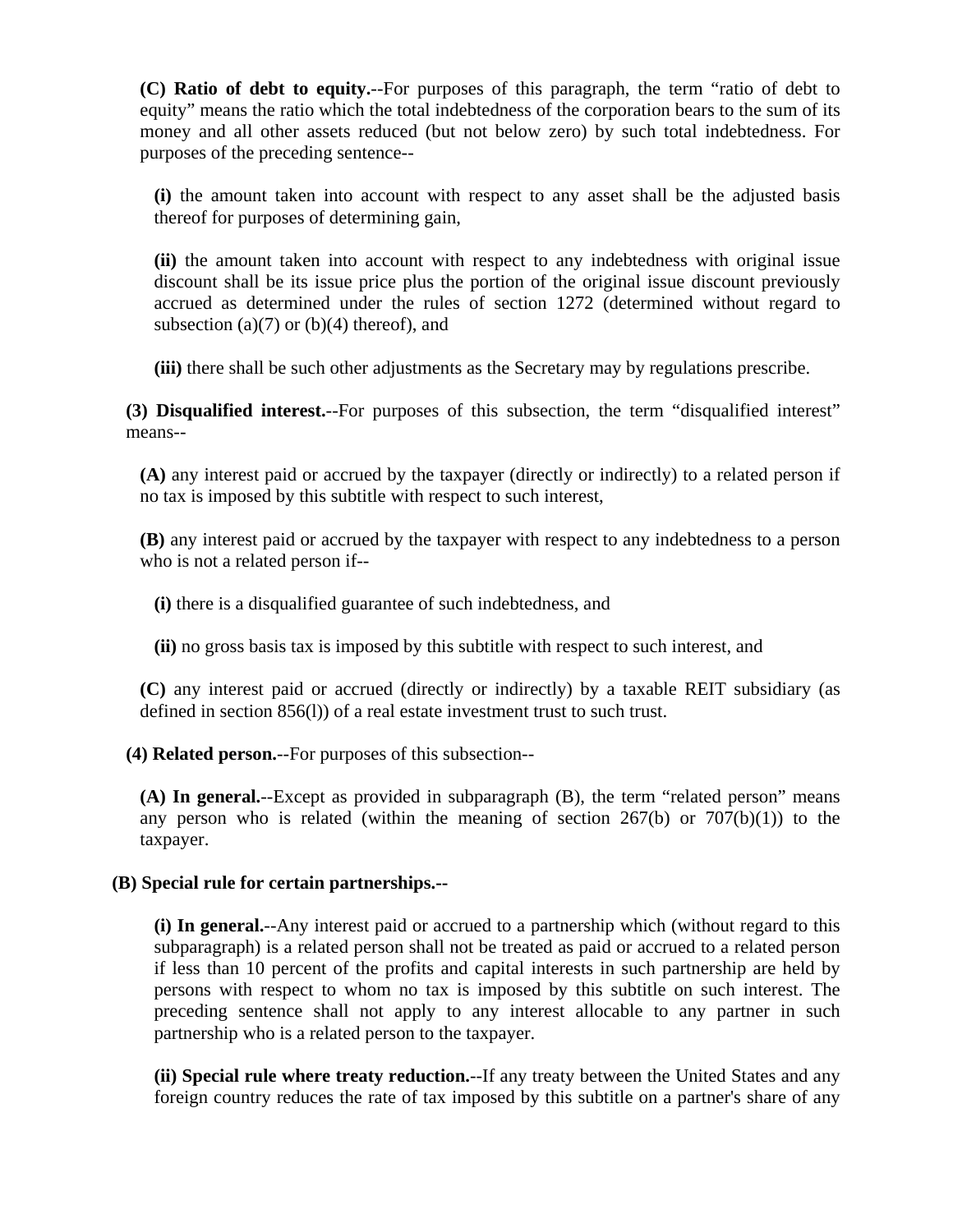interest paid or accrued to a partnership, such partner's interests in such partnership shall, for purposes of clause (i), be treated as held in part by a tax-exempt person and in part by a taxable person under rules similar to the rules of paragraph (5)(B).

### **(5) Special rules for determining whether interest is subject to tax.--**

**(A) Treatment of pass-thru entities.**--In the case of any interest paid or accrued to a partnership, the determination of whether any tax is imposed by this subtitle on such interest shall be made at the partner level. Rules similar to the rules of the preceding sentence shall apply in the case of any pass-thru entity other than a partnership and in the case of tiered partnerships and other entities.

**(B) Interest treated as tax-exempt to extent of treaty reduction.**--If any treaty between the United States and any foreign country reduces the rate of tax imposed by this subtitle on any interest paid or accrued by the taxpayer, such interest shall be treated as interest on which no tax is imposed by this subtitle to the extent of the same proportion of such interest as--

**(i)** the rate of tax imposed without regard to such treaty, reduced by the rate of tax imposed under the treaty, bears to

**(ii)** the rate of tax imposed without regard to the treaty.

**(6) Other definitions and special rules.**--For purposes of this subsection--

**(A) Adjusted taxable income.**--The term "adjusted taxable income" means the taxable income of the taxpayer--

**(i)** computed without regard to--

**(I)** any deduction allowable under this chapter for the net interest expense.

**(II)** the amount of any net operating loss deduction under section 172,

**(III)** any deduction allowable under section 199, and

**(IV)** any deduction allowable for depreciation, amortization, or depletion, and

**(ii)** computed with such other adjustments as the Secretary may by regulations prescribe.

**(B) Net interest expense.**--The term "net interest expense" means the excess (if any) of--

**(i)** the interest paid or accrued by the taxpayer during the taxable year, over

**(ii)** the amount of interest includible in the gross income of such taxpayer for such taxable year.

The Secretary may by regulations provide for adjustments in determining the amount of net interest expense.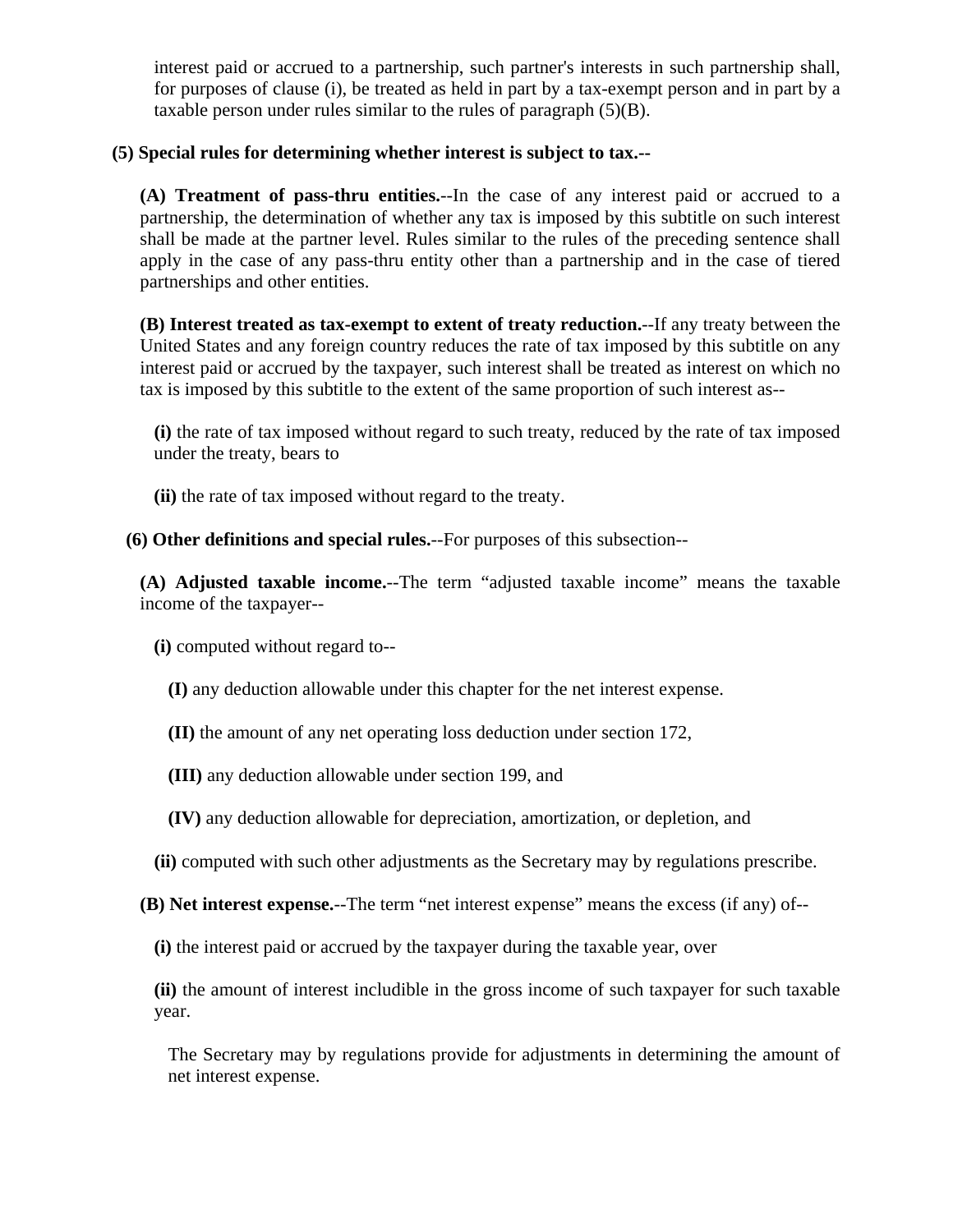**(C) Treatment of affiliated group.**--All members of the same affiliated group (within the meaning of section 1504(a)) shall be treated as 1 taxpayer.

### **(D) Disqualified guarantee.--**

**(i) In general.**--Except as provided in clause (ii), the term "disqualified guarantee" means any guarantee by a related person which is--

**(I)** an organization exempt from taxation under this subtitle, or

**(II)** a foreign person.

**(ii) Exceptions.**--The term "disqualified guarantee" shall not include a guarantee--

**(I)** in any circumstances identified by the Secretary by regulation, where the interest on the indebtedness would have been subject to a net basis tax if the interest had been paid to the guarantor, or

**(II)** if the taxpayer owns a controlling interest in the guarantor.

For purposes of subclause (II), except as provided in regulations, the term "a controlling interest" means direct or indirect ownership of at least 80 percent of the total voting power and value of all classes of stock of a corporation, or 80 percent of the profit and capital interests in any other entity. For purposes of the preceding sentence, the rules of paragraphs  $(1)$  and  $(5)$  of section 267 $(c)$  shall apply; except that such rules shall also apply to interest in entities other than corporations.

**(iii) Guarantee.**--Except as provided in regulations, the term "guarantee" includes any arrangement under which a person (directly or indirectly through an entity or otherwise) assures, on a conditional or unconditional basis, the payment of another person's obligation under any indebtedness.

### **(E) Gross basis and net basis taxation.--**

**(i) Gross basis tax.**--The term "gross basis tax" means any tax imposed by this subtitle which is determined by reference to the gross amount of any item of income without any reduction for any deduction allowed by this subtitle.

**(ii) Net basis tax.**--The term "net basis tax" means any tax imposed by this subtitle which is not a gross basis tax.

**(7) Coordination with passive loss rules, etc.**--This subsection shall be applied before sections 465 and 469.

**(8) Treatment of corporate partners.**--Except to the extent provided by regulations, in applying this subsection to a corporation which owns (directly or indirectly) an interest in a partnership--

**(A)** such corporation's distributive share of interest income paid or accrued to such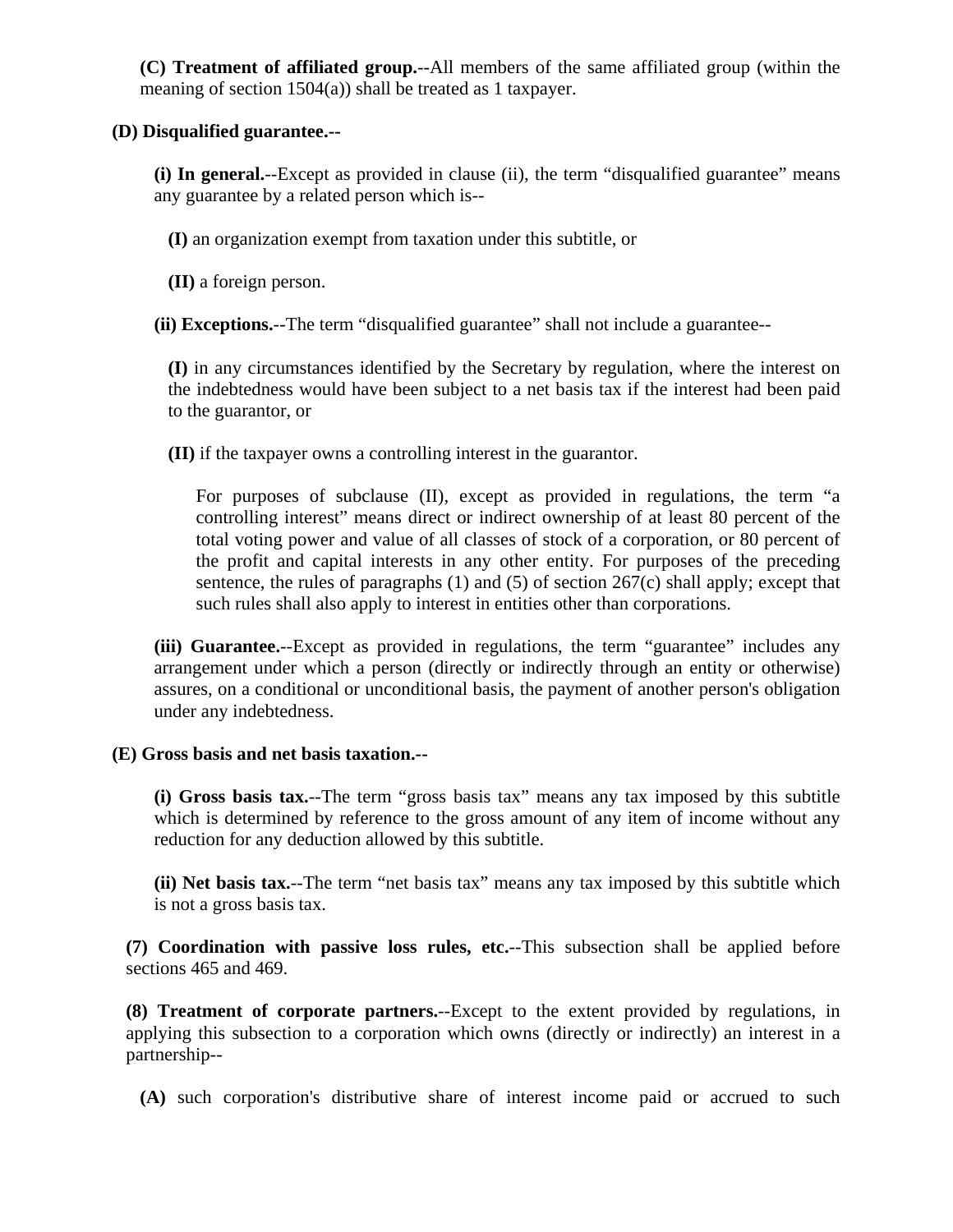partnership shall be treated as interest income paid or accrued to such corporation,

**(B)** such corporation's distributive share of interest paid or accrued by such partnership shall be treated as interest paid or accrued by such corporation, and

**(C)** such corporation's share of the liabilities of such partnership shall be treated as liabilities of such corporation.

**(9) Regulations.**--The Secretary shall prescribe such regulations as may be appropriate to carry out the purposes of this subsection, including--

**(A)** such regulations as may be appropriate to prevent the avoidance of the purposes of this subsection,

**(B)** regulations providing such adjustments in the case of corporations which are members of an affiliated group as may be appropriate to carry out the purposes of this subsection,

**(C)** regulations for the coordination of this subsection with section 884, and

**(D)** regulations providing for the reallocation of shares of partnership indebtedness, or distributive shares of the partnership's interest income or interest expense.

**(k) Section 6166 interest.**--No deduction shall be allowed under this section for any interest payable under section 6601 on any unpaid portion of the tax imposed by section 2001 for the period during which an extension of time for payment of such tax is in effect under section 6166.

### **(l) Disallowance of deduction on certain debt instruments of corporations.--**

**(1) In general.**--No deduction shall be allowed under this chapter for any interest paid or accrued on a disqualified debt instrument.

**(2) Disqualified debt instrument.**--For purposes of this subsection, the term "disqualified debt instrument" means any indebtedness of a corporation which is payable in equity of the issuer or a related party or equity held by the issuer (or any related party) in any other person.

**(3) Special rules for amounts payable in equity.**--For purposes of paragraph (2), indebtedness shall be treated as payable in equity of the issuer or any other person only if--

**(A)** a substantial amount of the principal or interest is required to be paid or converted, or at the option of the issuer or a related party is payable in, or convertible into, such equity,

**(B)** a substantial amount of the principal or interest is required to be determined, or at the option of the issuer or a related party is determined, by reference to the value of such equity, or

**(C)** the indebtedness is part of an arrangement which is reasonably expected to result in a transaction described in subparagraph (A) or (B).

For purposes of this paragraph, principal or interest shall be treated as required to be so